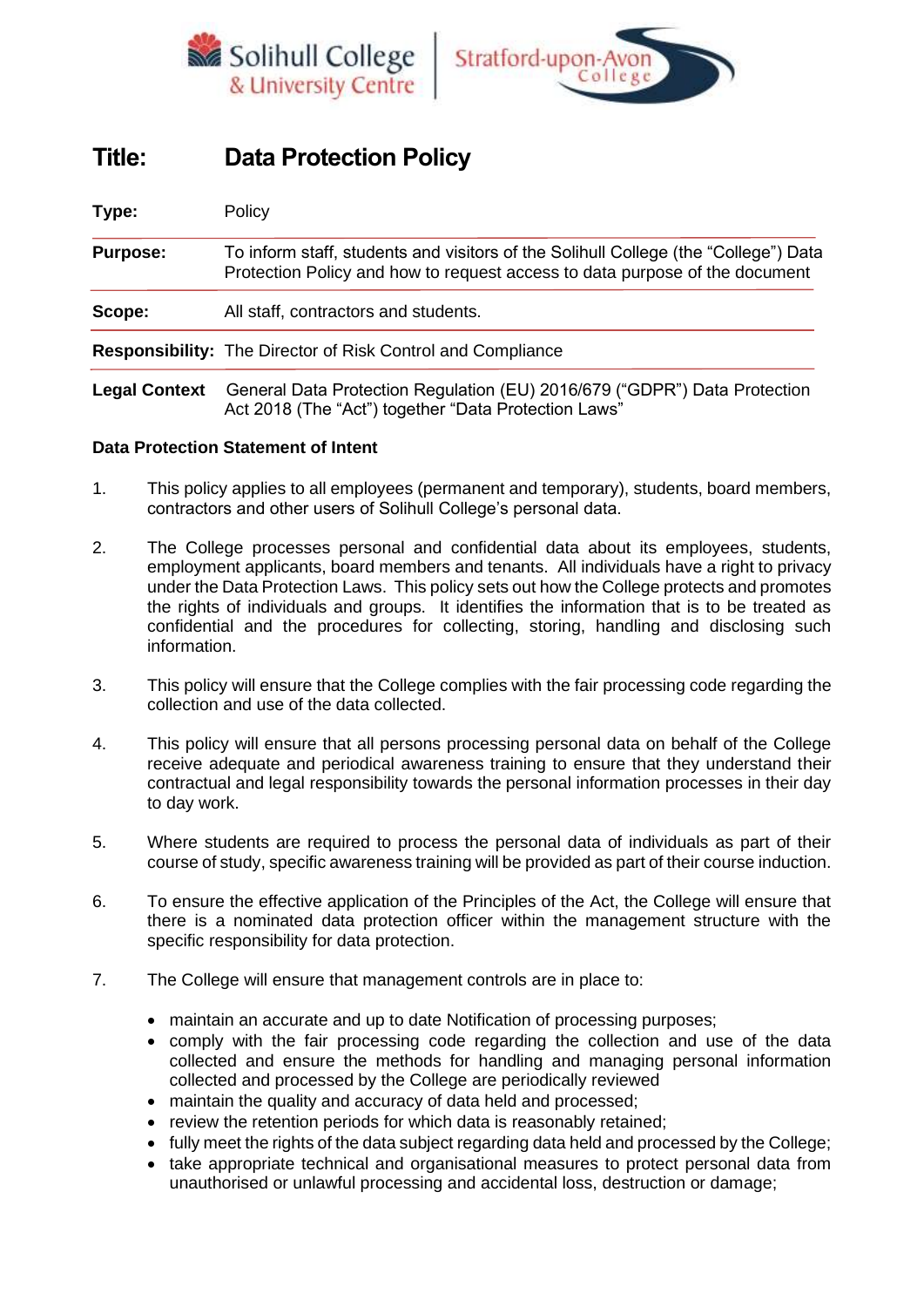• Protect personal data from transfer outside of the EEA or where such transfer is necessary provide for adequate security of the information.

#### **Data Protection Policy**

#### **1 Introduction**

The College as a Data Controller needs to process certain information including personal information about its employees, students and other persons to operate effectively and efficiently; for example, the monitoring of performance, achievements, and health and safety. It is also necessary to process personal information so that the College can recruit and pay staff, organise courses and comply with legal obligations to funding bodies and government. To comply with the law, personal information must be collected and used fairly, stored safely and not disclosed to any other person unlawfully -whether on paper, in a computer system, or recorded on other media including CCTV. To do this, the College must comply with Data Protection Laws. In summary, the Data Protection Laws require personal data to be:

- processed fairly, lawfully and in a transparent manner;
- obtained for a specified, explicit and legitimate purpose and not further processed in a manner that is incompatible with those purposes;
- adequate, relevant and limited to what is necessary for the purposes for which it is being processed;
- accurate and kept up to date meaning that every reasonable step must be taken to ensure that Personal Data that is inaccurate is erased or rectified as soon as possible;
- kept for no longer than is necessary for the purpose for which it is being processed;
- processed in a manner that ensures appropriate security of the Personal Data, including protection against unauthorised or unlawful processing and against accidental loss, destruction or damage, using appropriate technical or organisational measures.

These Principles are considered in more detail in the remainder of this policy.

All staff and others who process or use any personal information must ensure that they follow these principles at all times. This Data Protection Policy has been drawn up to help in securing compliance with the legislation.

#### **2 Status of the Policy**

- 2.1 This policy is a condition of employment. Staff must abide by the rules and policies made by the College from time to time. Any failures to follow the policy may therefore result in disciplinary proceedings.
- 2.2 Any member of staff who considers that the policy has not been followed in respect of personal data about themselves or others should raise the matter with the Director; Risk, Control and Compliance or the Legal Counsel. If the matter is not resolved, it may be raised through the grievance procedure which can be found on the college intranet or requested from Human Resources.
- 2.3 Any student who considers that the policy has not been followed in respect of personal data about themselves or others should raise the matter with their Course Tutor in the first instance. If the matter is not resolved, it may be further raised with the Director of Risk, Control and Compliance or the Legal Counsel.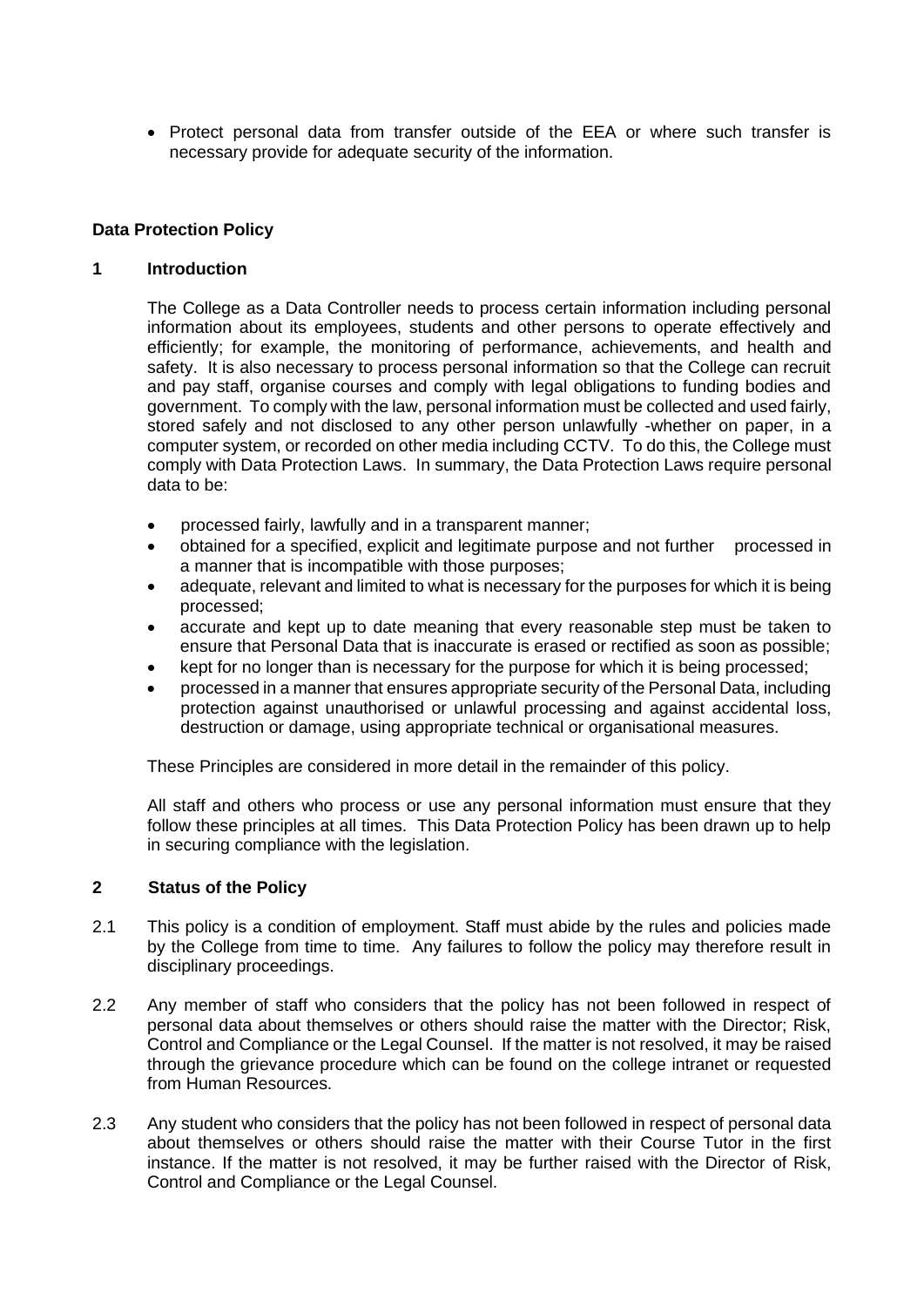## **3 The Data Controller, the Data Protection Officer and Assistant Data Protection Officers**

- 3.1 The College as a body corporate is the Data Controller under the Act, and the Corporation is therefore ultimately responsible for implementation. However, the designated Data Protection Officer and the Deputy Data Protection Officers will deal with day to day matters.
- 3.2 The Data Protection Officer for the College is the Director of Risk Control and Compliance. The Data Protection Officer shall have at least the following tasks:
	- to inform and advise the controller or the processor and the employees who carry out processing of their obligations pursuant to this Regulation and to other Union or Member State data protection provisions;
	- to monitor compliance with this Regulation, with other Union or Member State data protection provisions and with the policies of the controller or processor in relation to the protection of personal data, including the assignment of responsibilities, awareness-raising and training of staff involved in processing operations, and the related audits;
	- to provide advice where requested as regards the data protection impact assessment and monitor its performance pursuant to [Article](https://gdpr-info.eu/art-35-gdpr/) 35;
	- to cooperate with the supervisory authority;
	- to act as the contact point for the supervisory authority on issues relating to processing, including the prior consultation referred to in [Article](https://gdpr-info.eu/art-36-gdpr/) 36, and to consult, where appropriate, with regard to any other matter.
- 3.3 The Deputy Data Protection Officers reflect the organisational structure of the College and are as follows: -
	- Deputy Principal and Chief Operating Officer (Stratford)
	- Vice Principal Human Resources & Student Services
	- Vice Principal Finance
	- Vice Principal Quality & Curriculum
	- Director of Risk Control & Compliance
	- Assistant Principal Service Industries Faculty
	- Assistant Principal STEAM Faculty
	- Executive Director Employment and Skills and IOT
	- Director of Student Services
	- Director of Funding and Information Systems
	- Director of IT
	- Human Resources Manager
	- Head of Finance
	- Head of Estates
	- Employer Services Manager
	- **ICT Services Manager**
	- Clerk to the Corporation
	- College Legal Counsel

It is the responsibility of the Deputy Data Protection Officers to ensure that the provisions of this policy are implemented within their areas of responsibility which is within the overall responsibility and remit of the Data Protection Officer.

## **4. Basis For Processing Personal Data**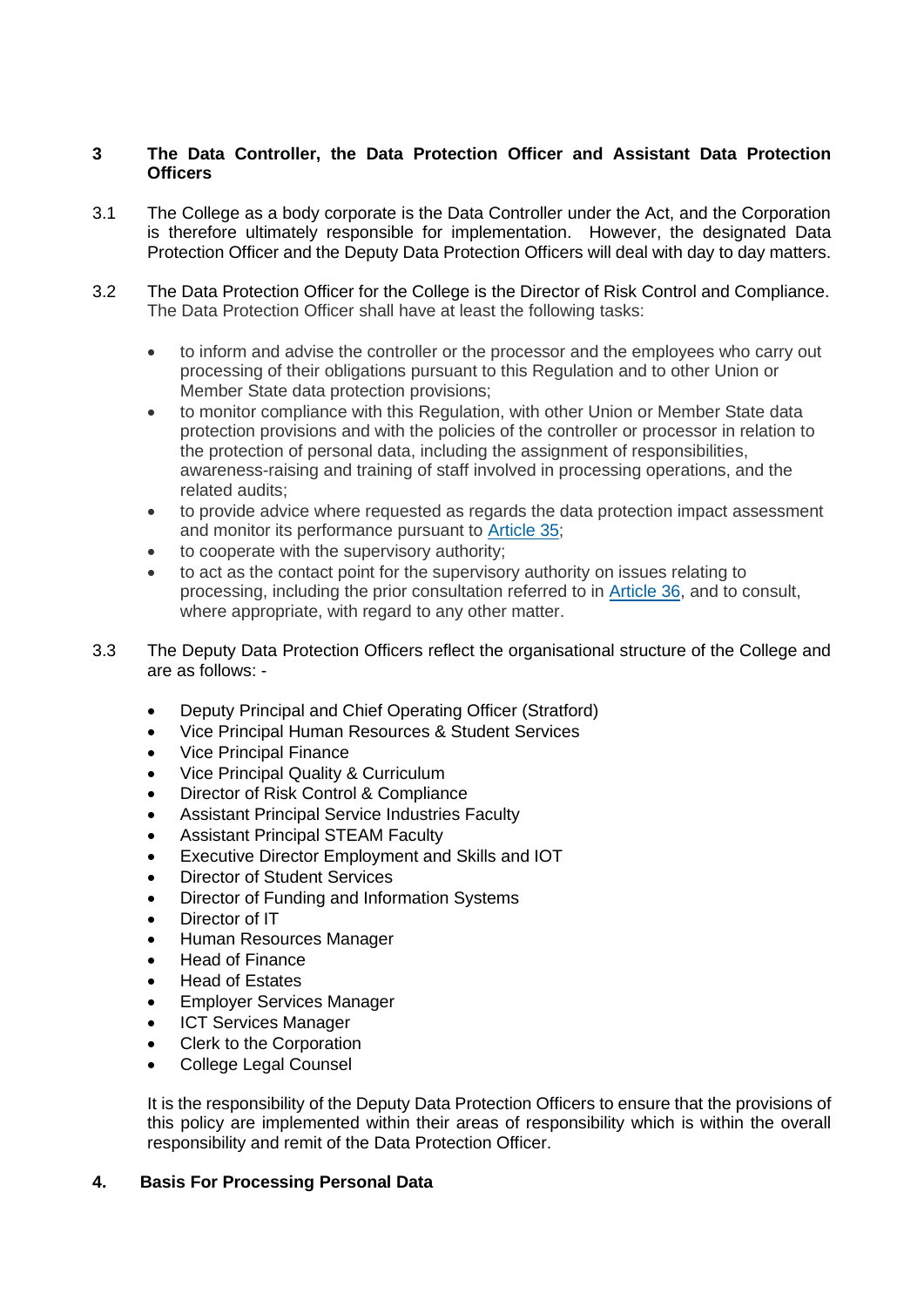- 4.1 In relation to any processing activity that involves personal data the College will, before the processing starts for the first time, and then regularly while it continues:
- 4.1.1 Review the purposes of the particular processing activity and identify the most appropriate lawful basis for that processing.

The lawful bases for processing are:

- that the data subject has consented to the processing;
- that the processing is necessary for the performance of a contract to which the data subject is party or in order to take steps at the request of the data subject prior to entering into a contract;
- that the processing is necessary for compliance with a legal obligation to which the College is subject;
- that the processing is necessary for the protection of the vital interests of the data subject or another natural person;
- that the processing is necessary for the performance of a task carried out in the public interest or exercise of official authority by the College; or
- where the College is not carrying out tasks as a public authority, that the processing is necessary for the purposes of the legitimate interests of the College or a third party, except where those interests are overridden by the interests of fundamental rights and freedoms of the data subject.
- 4.1.2 Except where the processing is based on consent, satisfy itself that the processing is necessary for the purpose of the relevant lawful basis (i.e. that there is no other reasonable way to achieve that purpose);
- 4.1.3 Document the decision as to which lawful basis applies, to help demonstrate the College's compliance with the data protection principles;
- 4.1.4 Include information about both the purposes of the processing and the lawful basis for it in the College's relevant privacy notices; and
- 4.1.5 Where sensitive personal data is processed, also identify a lawful special condition for processing that information (see paragraph 5 below), and document it.

## **5. Sensitive Personal Data**

- 5.1 Sensitive personal data is personal data, revealing racial or ethnic origin, political opinions, religious or philosophical beliefs, trade-union membership; data concerning health or sex life and sexual orientation; genetic data or biometric data.
- 5.2 The College may from time to time need to process sensitive personal data. We will only process sensitive personal data if:
- 5.2.1 We have a lawful basis for doing so as set out in paragraph 4.1.5 above; and
- 5.2.2 One of the special conditions for processing sensitive personal data applies, namely:
	- the data subject has given explicit consent;
	- the processing is necessary for the purposes of exercising the employment law rights or obligations of the College or of the data subject;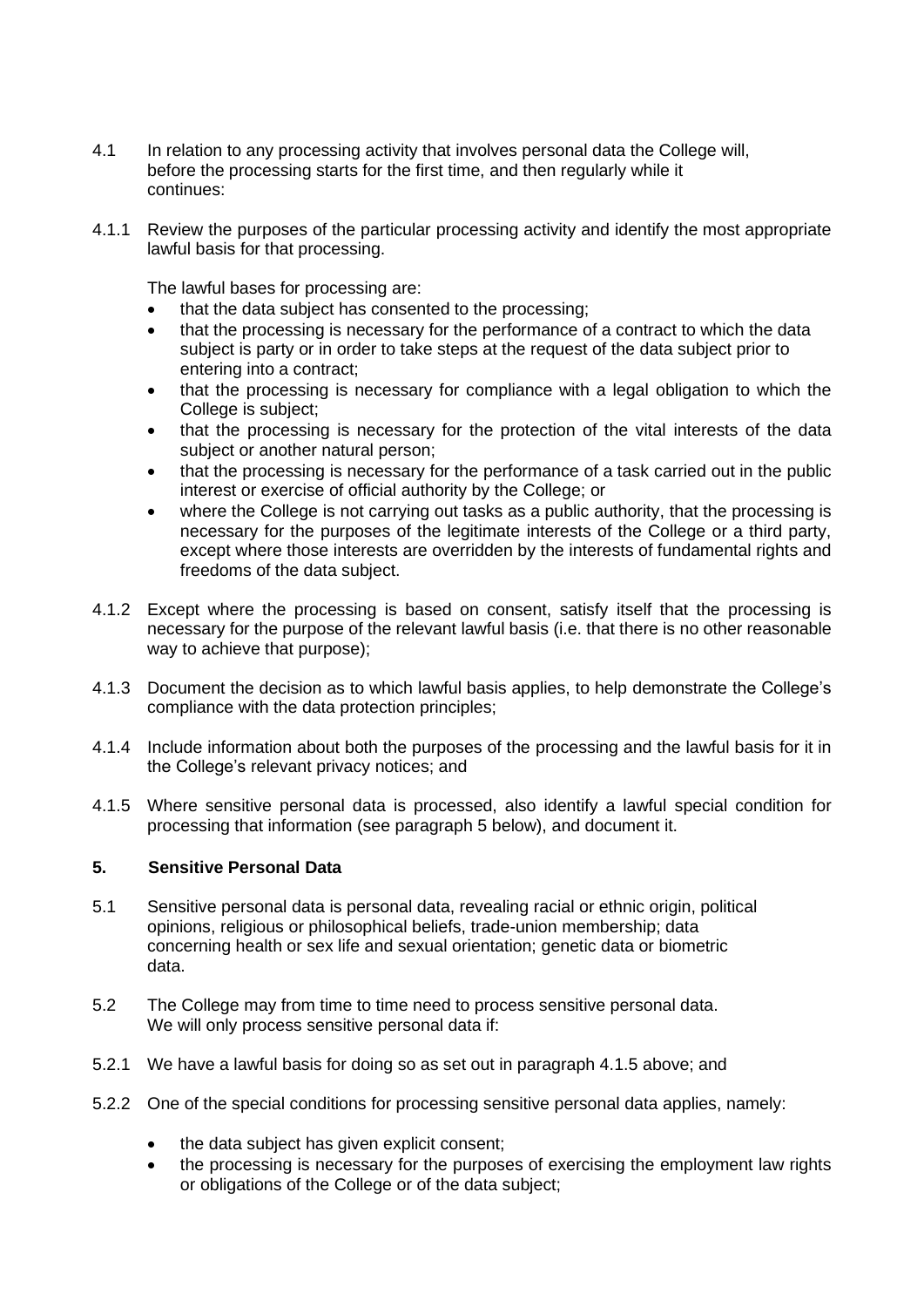- the processing is necessary to protect the data subject's vital interests, and the data subject is physically incapable of giving consent;
- the processing relates to personal data which are manifestly made public by the data subject;
- the processing is necessary for the establishment, exercise or defence of legal claims; or
- the processing is necessary for reasons of substantial public interest.
- 5.3 Where sensitive personal data is processed, the recipients of any such data will be on a need to know basis

## **6. Data Privacy Impact Assessments ('DPIAS')**

- 6.1. Where processing is likely to result in a high risk to an individual's data protection rights (e.g. where the College is planning to use a new form of technology), we will, before commencing the processing, carry out a DPIA to assess:
	- whether the processing is necessary and proportionate in relation to its purpose;
	- the risks to individuals; and
	- what measures can be put in place to address those risks and protect personal data.
- 6.2. All DPIAs must be reviewed and approved by the Data Protection Officer

## **7. Individual Rights**

- 7.1 All staff, students and other users (collectively referred to as data subjects) are entitled to know:
	- what information the College holds about them and processes and why;
	- how to gain access to the information (see paragraph 8);
	- how to keep it up to date;
	- how to have data erased if it is no longer necessary for the purpose for which it was originally collected/processed, or if there are no overriding legitimate grounds for the processing (this is sometimes known as 'the right to be forgotten');
	- how to restrict the processing of personal data temporarily where the accuracy of the information is contested, or the processing is unlawful (but the data subject does not want the data to be erased), or where the College no longer needs the personal data but the data subject requires the data to establish, exercise or defend a legal claim or where the data subject has objected to the processing (and the College is considering whether the College's legitimate grounds override the data subject's interests).
	- what the College is doing to comply with its obligations under Data Protection Laws.
- 7.2 The College has the following privacy policies**:** 
	- General Privacy Policy
	- Privacy Policy Students
	- Privacy Policy Staff
	- Privacy Policy Governors

These privacy notices provide details of how these individual rights can be exercised. In most cases, individuals are advised to contact the College's Data Protection Officer.

## **8 Individual Obligations**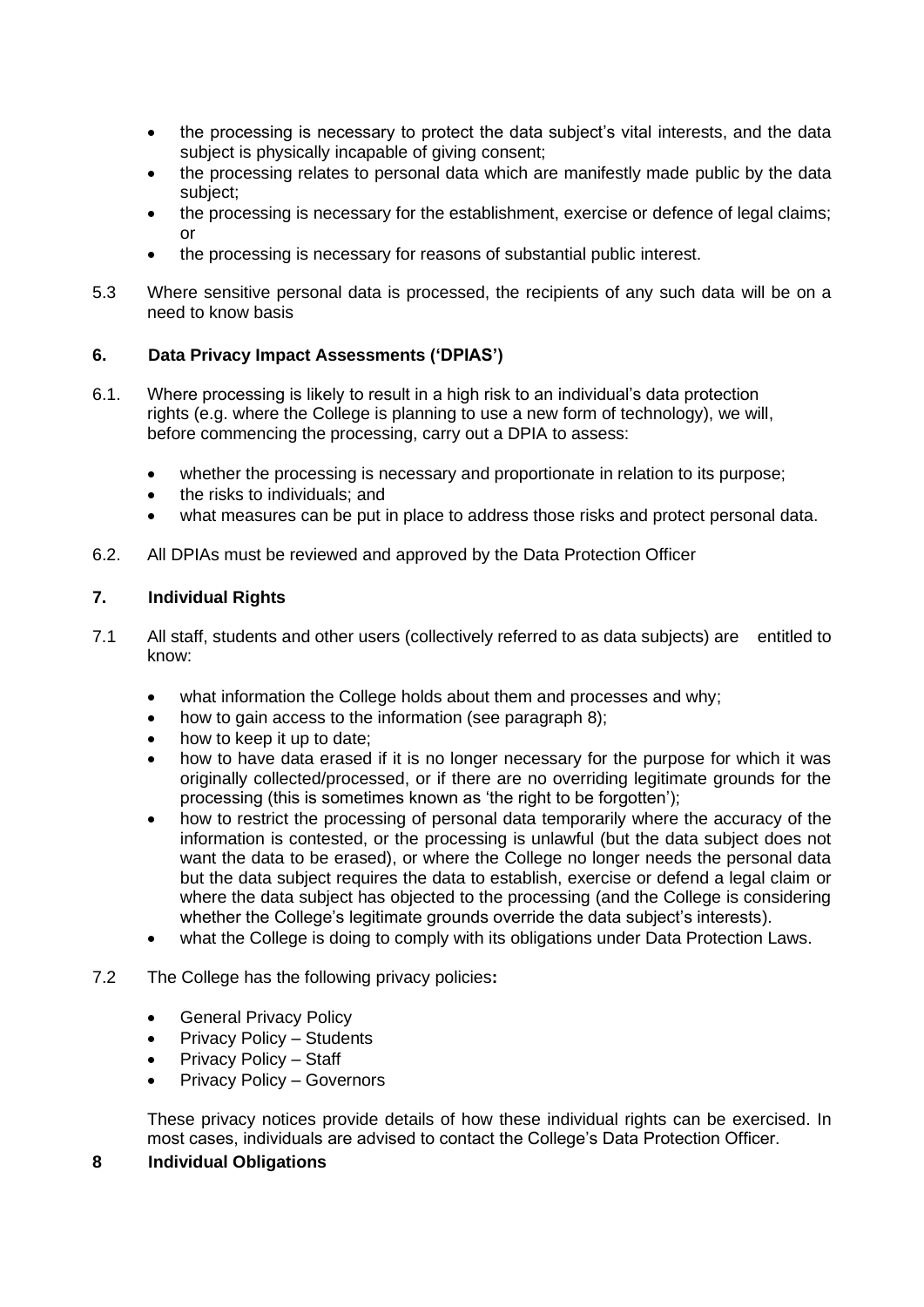- 8.1 All staff are responsible for:
	- checking the information that the College sends out from time to time which gives details of information kept and processed about staff;
	- checking that any information that they provide to the College in connection with their employment is accurate and up to date;
	- informing the College of any changes to the information which they have provided (e.g. changes of address or the bank or building society account to which they are paid);
	- informing the College of any errors or changes (the College cannot be held responsible for errors if the member of staff has provided inaccurate information and has not brought them to the colleges attention).
- 8.2 Members of staff may have access to the personal data of other members of staff, students and other clients and suppliers of the College in the course of their employment or engagement. If so, the College expects such members of staff to help meet the College's data protection obligations to those individuals.
- 8.3 Any member of staff who has access to College personal data must:
	- only access the personal data that they have authority to access, and only for authorised purposes;
	- only allow others to access personal data if they have appropriate authorisation to do so.
- 8.4 College Personal Data Collection forms such as enrolment forms, staff application forms, student application forms must be approved by the College Data Protection Officer or the designated Deputy Data Protection Officer. All internal college data collection forms should be approved by either the Data Protection Officer or the Deputy Data Protection Officer and should only ask for personal details relevant to the purpose for the form and should not be excessive.
- 8.5 The data collected on approved forms and any data made available from the Central IS team must not be used to develop localised data collection and reporting systems.
- 8.6 Any reporting systems required at a local level must be developed in association with Central IS and approved by the Data Protection Officer. These systems will then become an officially recognised college database and where necessary the College's notification to the Information Commissioner updated.
- 8.7. The College's Data Protection Officer should be contacted if any member of staff is concerned or suspects that one of the following has taken place (or is taking place or likely to take place):
	- processing of personal data without a lawful basis for its processing or, in the case of sensitive personal data, without also one of the conditions in paragraph 5.2.2 above being met;
	- access to personal data without the proper authorisation;
	- personal data not kept or deleted securely;
	- removal of personal data, or devices containing personal data (or which can be used to access it), from the College's premises without appropriate security measures being in place;
	- any other breach of this policy or of any of the data protection principles set out in paragraph 1 above.
- **9 Data security**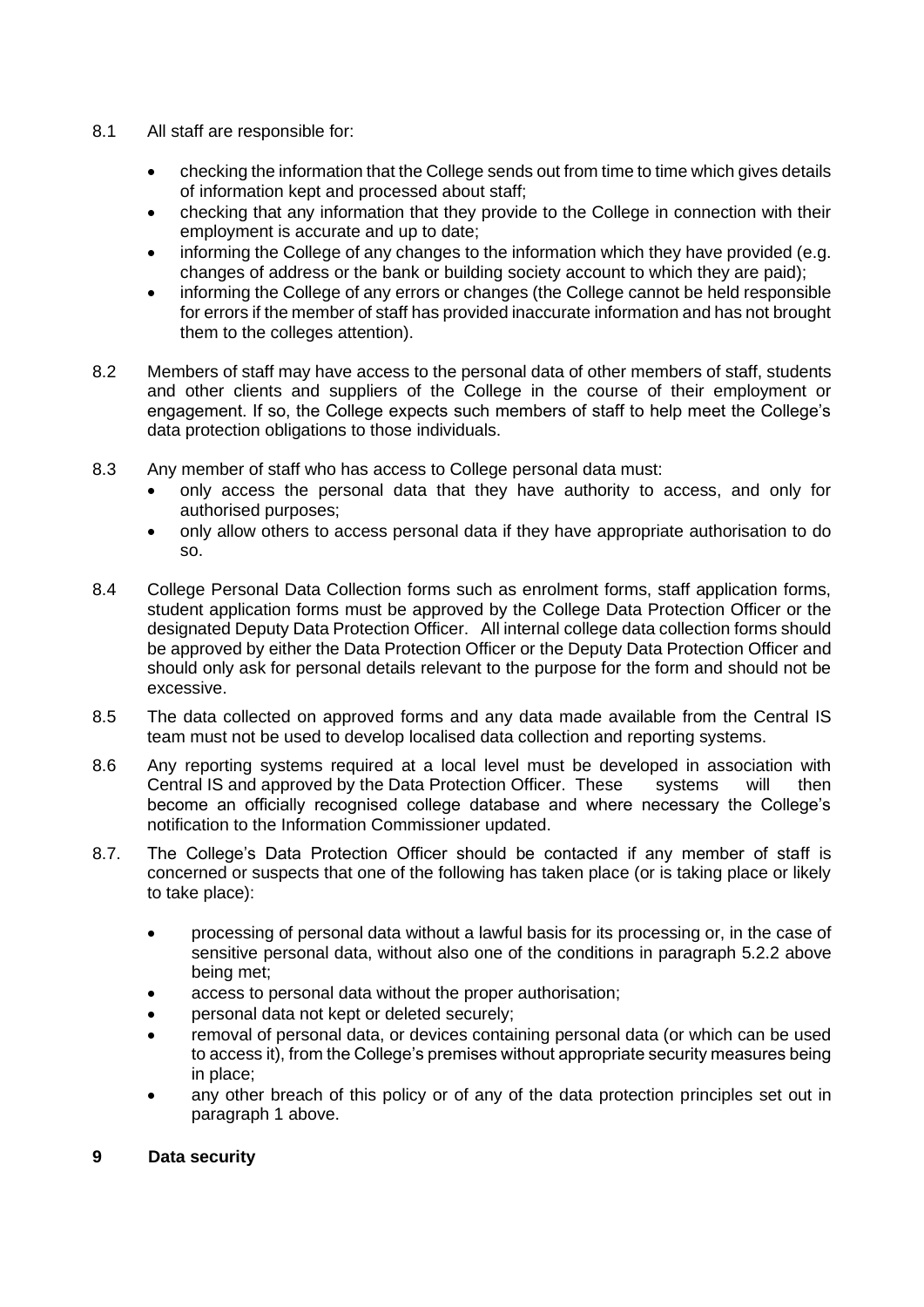The College takes information security very seriously and the College has security measures against unlawful or unauthorised processing of Personal Data and against the accidental loss of, or damage to, Personal Data. The College has in place procedures and technologies to maintain the security of all Personal Data from the point of collection to the point of destruction.

- 9.1 All staff are responsible for ensuring that:
	- any personal data which they hold is kept securely;
	- Personal information is not disclosed either orally or in writing or accidentally or otherwise, to any unauthorised third party.

Staff should note that unauthorised disclosure will usually be a disciplinary matter and may be regarded as gross misconduct in some cases.

- 9.2 The College strives to operate a clear desk policy, when not in use all manual / hard copy personal information should be
	- kept in a locked filing cabinet; or
	- in a locked drawer:

Wherever possible, all offices should be locked when not occupied.

- 9.3 Computerised data:
	- is password protected whilst held within the College network file storage system.
	- should not be stored on 'the Cloud' (i.e. externally hosted storage). The College provides staff with access to their virtual desktop both at work and over the internet so there is no need to use an alternative file storage system outside our own network. If there is a justified reason for holding the data on portable devices including USB memory sticks, external hard drives and the hard drives of personal laptops then the device should be encrypted. Encrypted USB memory sticks are available from the Faculty Office and from ICT Services on demand. College laptops are by default encrypted.

Notwithstanding 9.3, The College's Acceptable Use Policy, IT Security Policy and Mobile Devices and Remote Access Policy should be adhered to at all times.

- The College's Mobile Devices and Remote access policy covers the use of bring your own devices.
- 9.4 All staff should ensure that they do not take electronic personal data off College premises.
- 9.5 When transferring and sharing data with external organisations, such as funding bodies or Auditors, necessary security arrangements must be adhered to using encryption and following appropriate protocols agreed by the Data Protection Officer and the ICT Services Manager.

**Staff should note**: The sharing of personal information may require a Data Sharing Agreement to be in place. If in doubt, contact the Data Protection Officer or Legal Counsel prior to sharing the information.

9.6 At an organisational level the College may elect to use externally hosted systems (Cloudbased systems) to provide its staff and students with services. This practice must only be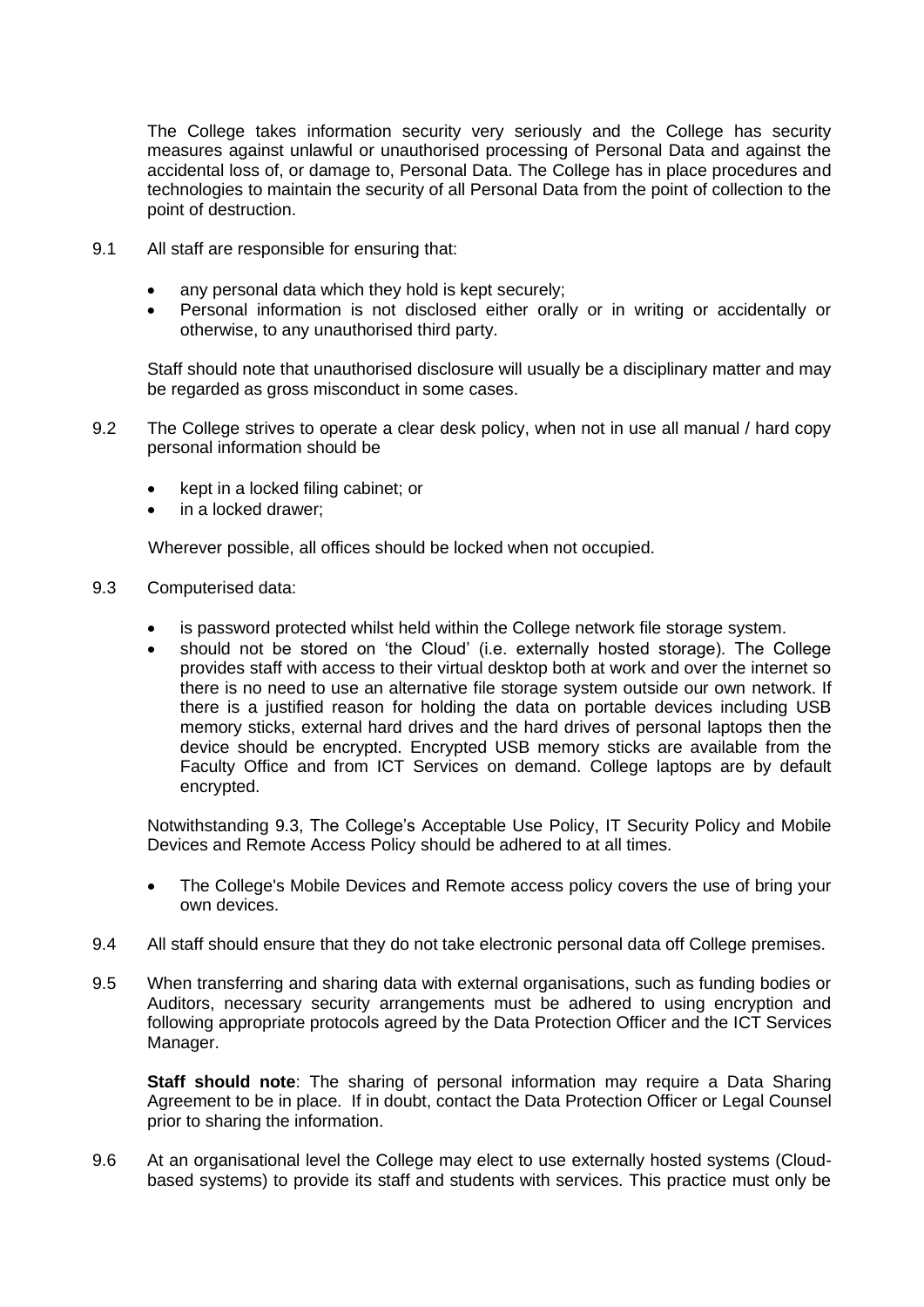undertaken by College management following the acceptance of data protection and security assurances from relevant third parties (see 'Guidance on the Adoption of Externally Hosted Services' and the associated 'Externally Hosted Services – Checklist', both available on the College Intranet).

**Staff should note**: The sharing of personal information may require a Data Sharing Agreement to be in place. If in doubt, contact the Data Protection Officer or Legal Counsel prior to sharing the information.

9.7 Staff should ensure that they do not use personal emails or personal cloud storage to transfer or store high risk data.

#### **10 Data Breaches**

- 10.1 A data breach may take many different forms, for example:
	- loss or theft of data or equipment on which personal data is stored;
	- unauthorised access to or use of personal data either by a member of staff or third party;
	- loss of data resulting from an equipment or systems (including hardware and software) failure;
	- human error, such as accidental deletion or alteration of data;
	- unforeseen circumstances, such as a fire or flood:
	- deliberate attacks on IT systems, such as hacking, viruses or phishing scams; and
	- 'blagging' offences, where information is obtained by deceiving the organisation which holds it**.**
- 10.2 If you lose any personal information or have files or electronic devices containing personal information stolen you MUST inform the Data Protection Officer, the Legal Counsel and the Director of IT immediately. The College's Incident Management procedures contain further specific advice.
- 10.3 The College will:
	- investigate any reported actual or suspected data security breach;
	- where applicable (the ICO has an on line self-assessment to determine the notification requirements **[https://ico.org.uk/for-organisations/report-a-breach/pdb](https://ico.org.uk/for-organisations/report-a-breach/pdb-assessment)[assessment](https://ico.org.uk/for-organisations/report-a-breach/pdb-assessment)**), make the required report of a data breach to the Information Commissioner's Office without undue delay and, where possible within 72 hours of becoming aware of it, if it is likely to result in a risk to the rights and freedoms of individuals;
	- notify the affected individuals if a data breach is likely to result in a high risk to their rights and freedoms and notification is required by law; and
	- notify the Chair of the Corporation and the Chair of the Audit Committee where a highrisk breach has occurred.

## 10.4 Central Log

A central log is being maintained for data breaches and also data subject information requests (requests for personal data held by the college).

#### **11. Students' obligations**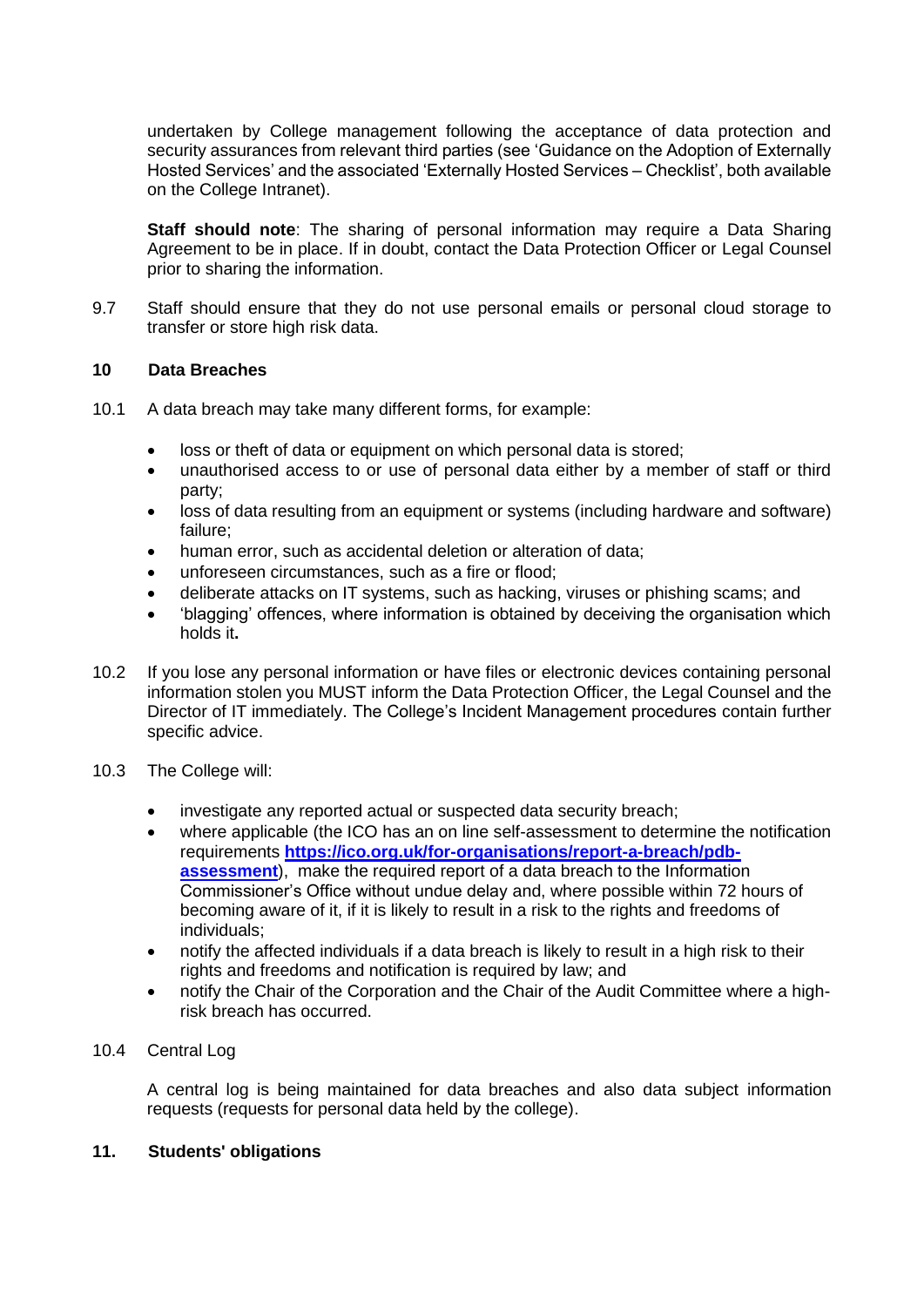- 11.1 Students must ensure that all personal data provided to the College is accurate and up to date. They must ensure that changes of address, etc. are notified in writing using the appropriate change of details form to their tutor.
- 11.2 Students who use College computer facilities may, from time to time, process personal data. If they do, they must follow any department protocols when collecting the data which will be solely for learning and educational purposes and notify the Head of Student Services through their tutor. Any student who requires further clarification about this should contact the Head of Student Services.
- 11.3 Students on certain courses will process personal information on "clients" as part of their practical experience based work. Tutors will make students aware of their responsibilities under this section as part of the student induction to their course. Students should also ensure they comply with the Guidelines for Students (Appendix 2).

## **12. Rights to gain access to information**

- 12.1 Staff, students and others have the right to gain access to any personal data that is being kept about them either on computer or in certain files. The College's Privacy Policies for staff, students and others show all the types of data the College holds about them and processes, and the reasons for which it is processed. Any person who wishes to exercise this right should contact the College via the mailbox [data.protection@solihull.ac.uk](mailto:data.protection@solihull.ac.uk)
- 12.2 The College aims to comply with requests for access to personal information as quickly as possible and within the statutory deadline of one month.

#### **13. Publication of College information**

- 13.1 It is the College's policy to make public information in accordance with its approved Publication Scheme, which is reviewed from time to time. In particular the following information will be available to the public for inspection:
	- names of College governors
	- names of key staff
	- photographs of key staff and governors
	- registers of interests
	- information shown in the policy statement on access to information (if this contains personal information, then consent may be required)

Any individual who has an objection should contact the designated Data Protection Officer or Legal Counsel. The College's internal phone and e-mail address lists will not be public documents.

#### **14. Data Subject Information Requests**

- 14.1 All requests received from staff or students or other individuals external to the college for access to personal information should be referred without delay to the Data Protection Officer or Legal Counsel.
- 14.2 Requests for personal information from third parties can only be disclosed if justified and fair under the GDPR and Data Protection Act or exemption applies. Sometimes, if the law allows as prescribed within the non-disclosure exemptions, we can or have to, release information about a data subject.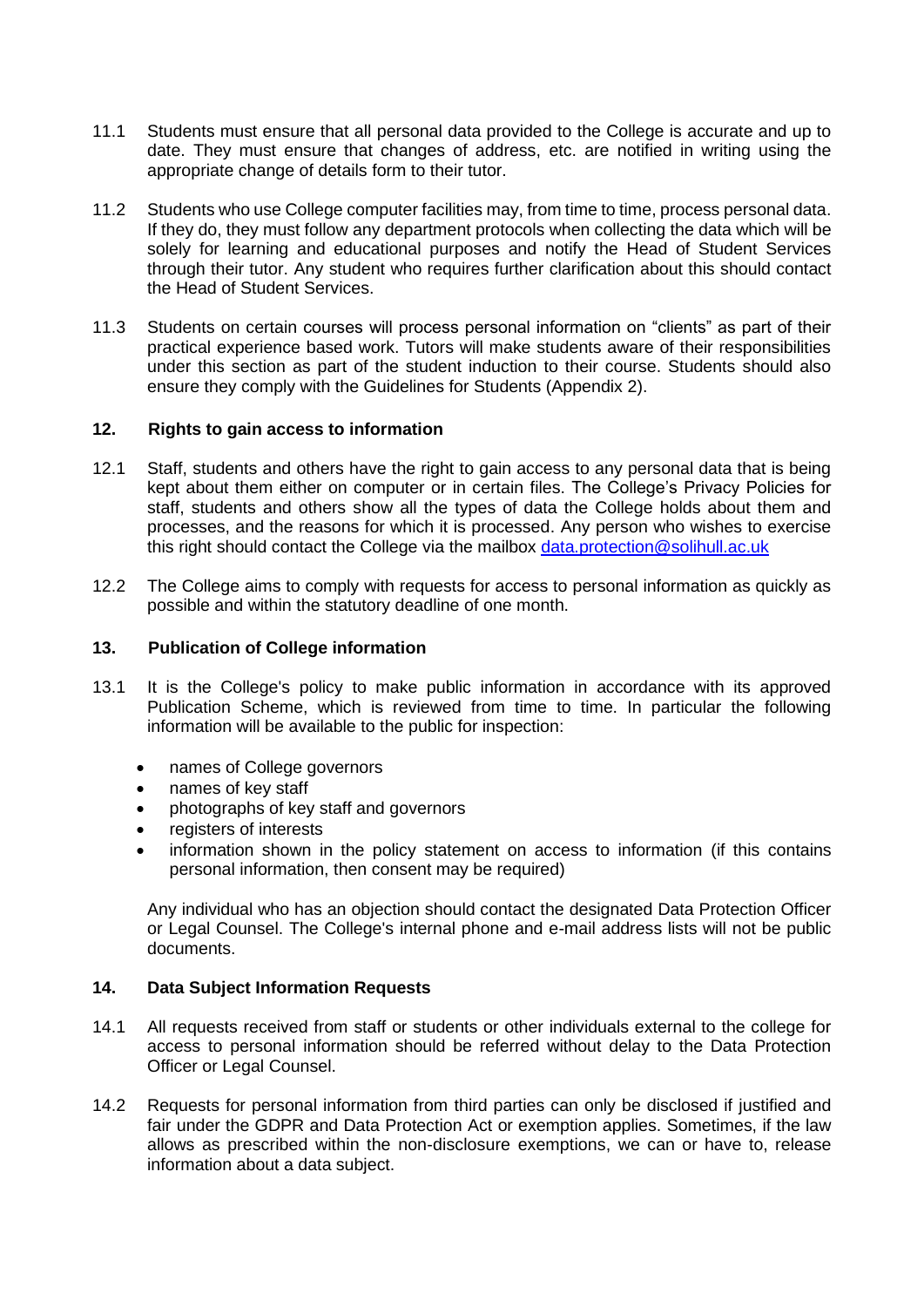All such requests MUST be referred to the Data Protection Officer, the Legal Counsel or the Vice Principal HR and Student Services without delay to ensure the correct process is followed.

## **15. Examination marks**

15.1 Students will be entitled to information about their marks for both coursework and examinations. Information on the release of examination marks can be obtained from the Data Protection Officer in accordance with legal response times; one month from the date the request was made or the exam results were released. Students have no rights to access to examination scripts, but the comments on the examination scripts are disclosable.

## **16. Retention of data**

16.1 The College has a separate Data Retention, Archiving and Disposal Policy which details the policy for the retention of data.

## **17. Transferring of personal or sensitive data via e-mail**

- 17.1 Users should not use the services of the College Internet and / or e-mail to obtain or send material which contravenes the law or published College policies.
- 17.2 Users are advised that the use of email to send personal data to a third party must be sent securely e.g. through a secure portal, encrypted or password protected. All information MUST be appropriately encrypted and password protected, if in doubt seek advice from the ICT Services Manager.
- 17.3 Users are advised that all e-mails sent from an account is the responsibility of the individual account holder.
- 17.4 Further information on compliance in this area is detailed in the College's Acceptable Use Policy, IT Security Policy and Mobile Devices and Remote Access Policy.

## **18. Transferring of personal or sensitive data outside of the EEA**

18.1 Personal data must not be transferred to a country outside the EEA unless that country is listed as adequate by the EEA or certain safeguards are implemented. This includes all electronic forms of communication; such as personal information being posted on the College's website, the official College's social media accounts (including "YouTube") or held in "the Cloud".

## **19. Compliance with the Policy**

19.1 Compliance with the Data Protection Laws is the responsibility of everyone processing personal information on behalf of the College, (including staff and students). Any deliberate breach of the Data Protection policy may lead to disciplinary action being taken, access to College facilities being withdrawn, or even to a criminal prosecution. Any questions or concerns about the interpretation or operation of this policy should be taken up with the Data Protection Officer or the Legal Counsel.